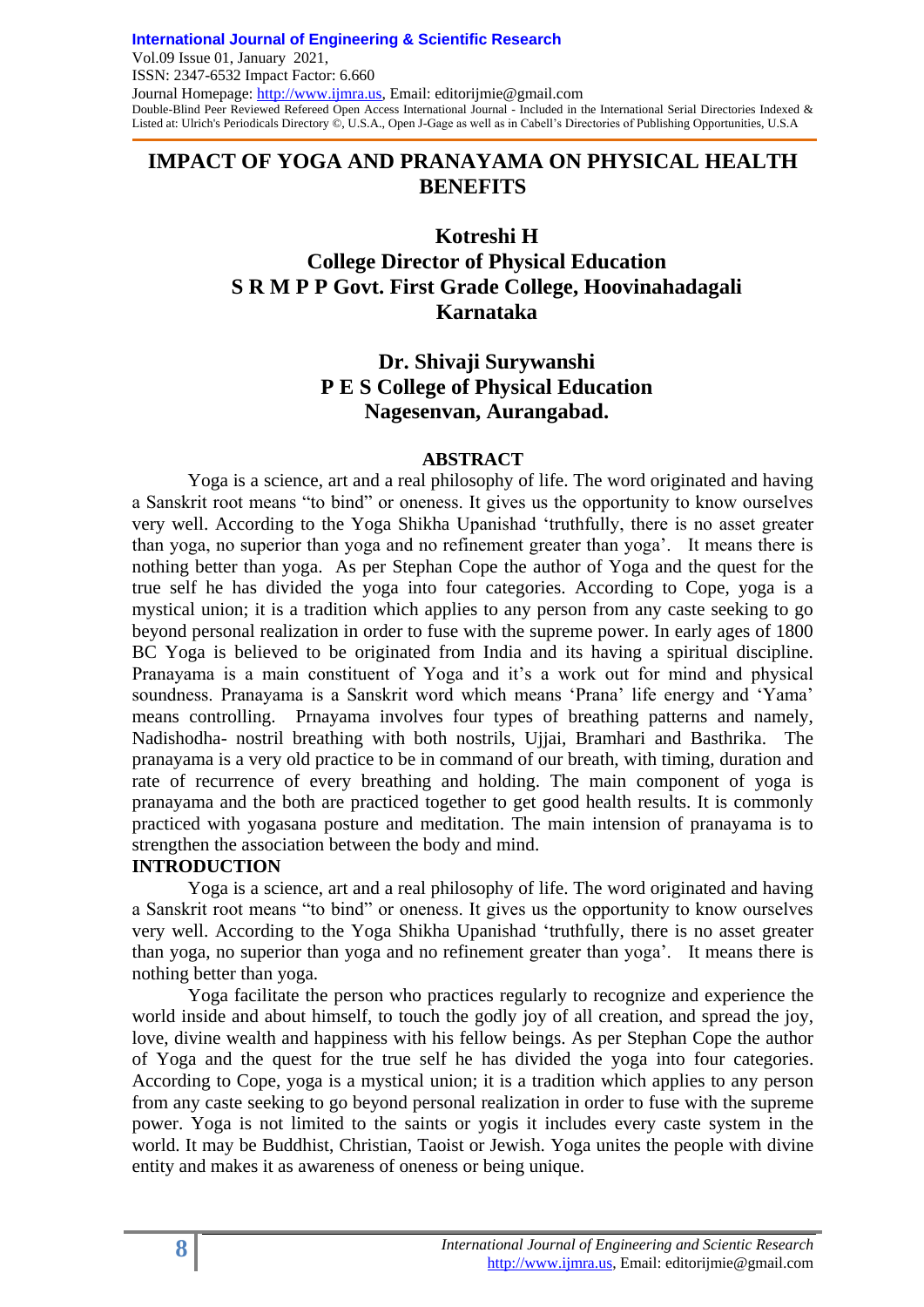In early ages of 1800 BC Yoga is believed to be originated from India and its having a spiritual discipline. Recent archeological excavations in the Indus river valley have revealed representation of people in pose that can be recognized as asnas even today. In olden days the yoga was given a sacred place where the people followed it in an experimental way with strict discipline.

In yoga we come across the Pranayama and it is a practice of controlling or regulating our breath in a positive way. Pranayama is a main constituent of Yoga and it's a work out for mind and physical soundness. Pranayama is a Sanskrit word which means "Prana" life energy and "Yama" means controlling. The meaning itself indicates that, it's a purely breathing exercise pattern which involves inhale, exhale, and holding our breath in a precise series.

Prnayama involves four types of breathing patterns and namely, Nadishodhanostril breathing with both nostrils, Ujjai, Bramhari and Basthrika. The pranayama is a very old practice to be in command of our breath, with timing, duration and rate of recurrence of every breathing and holding. In yoga the pranayama is used to practice asanas and meditation, and the combination of both yogasanas and pranayama having ample of benefits to our physical fitness and health. The main intension of pranayama is to unite our body and mind. With inhale the oxygen supplied to our body removes the toxics from our body which helps in healing physiological benefits and practiced in many ways while performing yogic asanas.

The benefits of Pranayama have been expansively investigated and many studies proved that the pranayama is having many health benefits.

- Pranayama will diminish the anxiety level of our body. Pranayama reduces the stress level and tranquil the central nervous system in turn which progress the stress reaction. The practice of pranayama increases the volume of oxygen to the vital organs like heart and brain.
- The stress relieving effect of pranayama helps in good sleeping habits. The recent studies shown that the breathing practice like Brahmari can help the body in slowing down the breathing rate and heart rate, and assisting to calm our body to get good sleep. The practice of breathing control can also decreases the snoring and day time sleepiness.
- While performing pranayama the practitioner should be aware of the breathing control and how the effects are felt, and he or she should focus on the present situation, and not the past or future. This type of concentration is called mindfulness. Earlier studies regarding pranayama shown that, students those who practice pranayama shows better level of concentration compared to those who are not practicing pranayama. Even the researchers mentioned about the decrease level of carbon dioxide and raise in the level of oxygen which stimulate the brain, and in turn leads to improve in focusing and concentrating.
- Pranayama reduces the high blood pressure. It was proved in many studies that even by the help of breath control the blood pressure level decreased than of those who received the medication of hyper tension tablets. Stress is the main factor for hypertension and practice of pranayama decreases the risk and promotes relaxation. Individual one who concentrates on his or her breathing can help to calm the nervous syatem, in turn it helps in reducing stress response and risk of high blood pressure.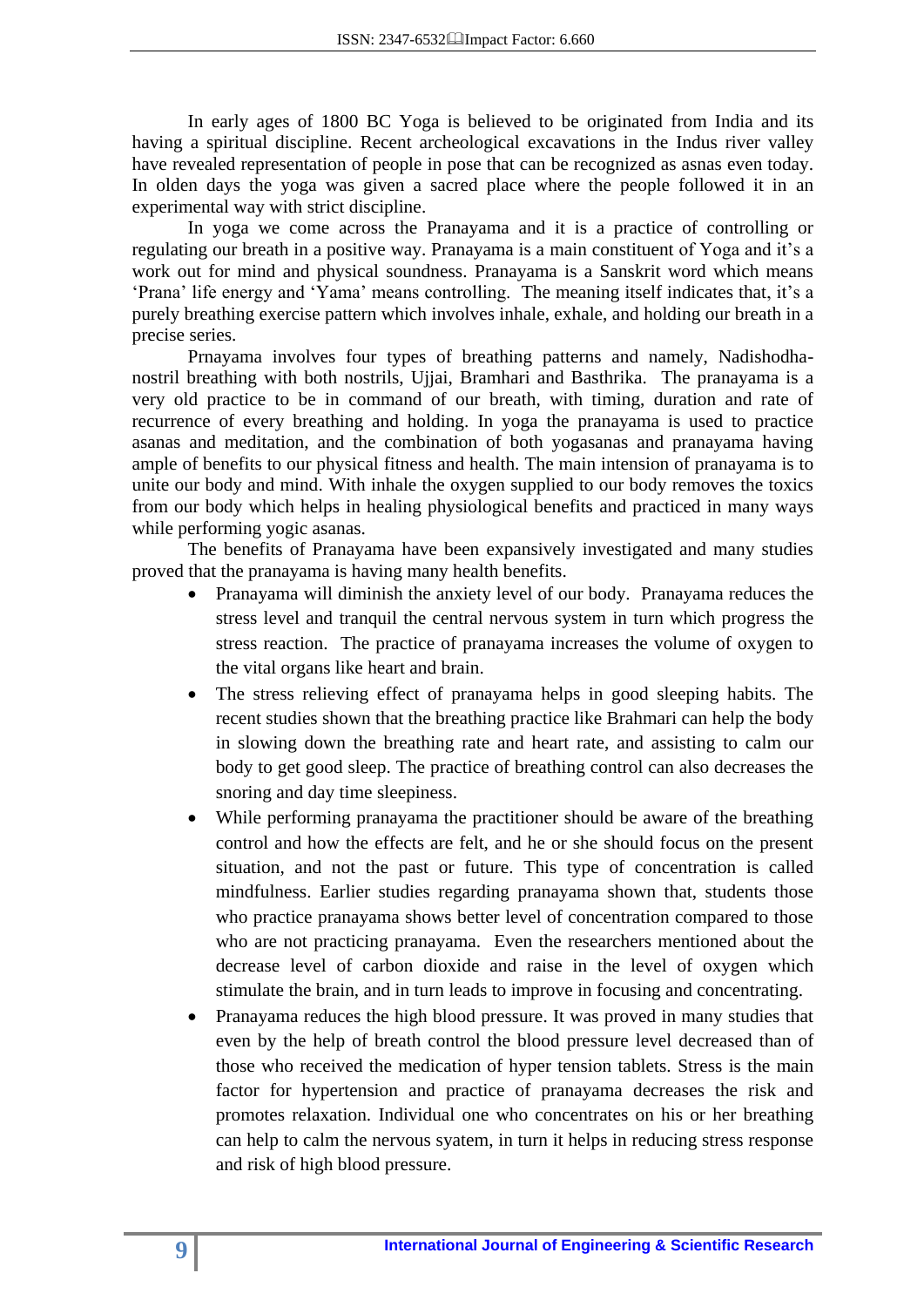- Breathing exercise like slow breathing and forceful breathing of pranayama improves the function of lungs. The breathing exercise are very much beneficial in strengthing of lung capacity and it may helps to curb the lung diseases like asthama, allergy in bronchitis, pneumonia and even in case of tuberculosis.
- The ill practices like smoking can be reducsed by the help of pranayama.

### **CONCLUSION:**

The main component of yoga is pranayama and the both are practiced together to get good health results. It is commonly practiced with yogasana posture and meditation. The main intension of pranayama is to strengthen the association between the body and mind. According to many research the pranayama promotes relaxation and mindfulness. The physical benefits like function of lung function, blood pressure and even help in brain function.

#### **REFERENCES**

Budhi B,R., Sandeep, P., and Singh d., (2019)., "Changes in lung function measures following bhastrika pranayama (bellows breath) and running in healthy individuals". International Journal of Yoga., 12(3): page no 233–239.

HemaLata R G., Walia L., and Narula M K., (2014)., "Effect of pranayama on rate pressure product in mild hypertensives"., International Journal of Applied Basic Medical research., 4(2): page no 67–71.

Jerath R., Beveridge C., and Barnes V A., (2018)., "Self-regulation of breathing as an adjunctive treatment of insomnia"., Frontier in Psychiatry., volume 9, article 780.

Kaur J., Rai K., Kumari V., and Dr Sarin J., (2019)., "Effect of oropharyngeal exercises and pranayama on snoring, daytime sleepiness and quality of sleep in patients with moderate obstructive sleep apnea syndrome"., International Journal of Health Sciences & Research (www.ijhsr.org) page no 120-127: Vol.9; Issue: 1.

Kuppuswamy M., Kamaldeen D., Pitani R., and Amaldas J., (2016)., "Immediate effects of bhramari pranayama on resting cardiovascular parameters in healthy adolescents"., Journal of clinical & Diagnostic Research., Volume 10: Issue 5., Page No 17-19.

Cope S., (2000)., "Yoga and the quest for the true self"., ISBN: 055337835X., Published in September 5<sup>th</sup> . Bantam Publication.

Lotfalian S., Spears C A., and Juliano L M., (2020)., "The Effect of Mindfulnessbased yogic breathing on craving affect and smoking behavior"., Volume 34: Issue 2: Page No 351-359.

Nemati A., (2013)., " The Effect Of Pranayama on anxiety and test performance"., International Journal of Yoga., Volume 6 (1): page no 55–60.